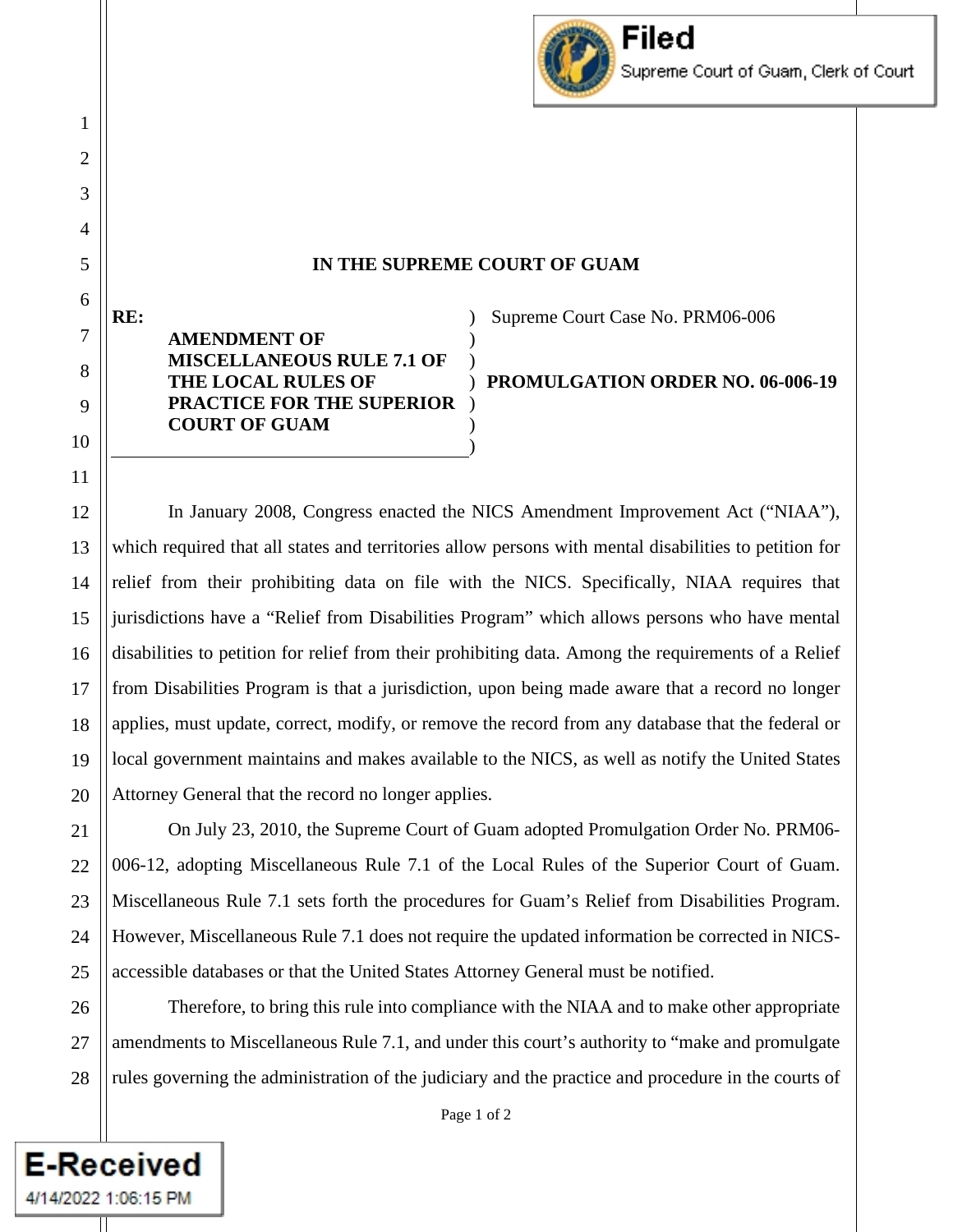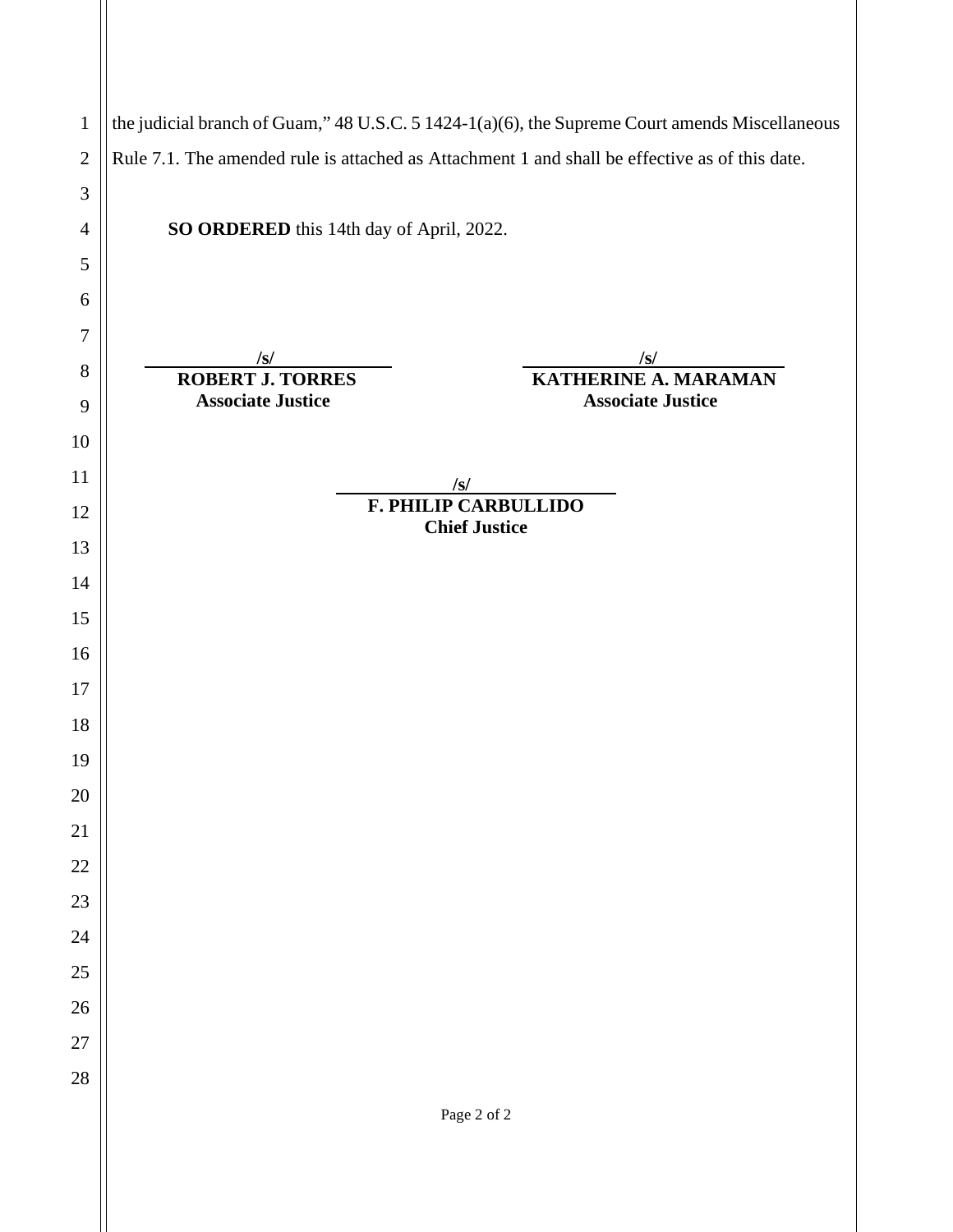## **RELIEF FROM DISABILITIES**

### **MR 7.1. Relief from Disabilities.**

- (a) A person who has been involuntarily committed to a mental institution or otherwise formally adjudicated as mentally defective as defined in 27 C.F.R. § 478.11, may petition to the Superior Court of Guam for relief from the firearms prohibitions contained in 18 U.S.C.  $\S 922$  (d)(4), 18 U.S.C. § 922(g)(4), and 10 GCA § 60108(b)(4).
	- (1) The relief provided under this Rule shall only be from mental health adjudications or commitments which occurred within Guam.
	- (2) A Petition filed under this Rule must be served upon the Attorney General of Guam, who may object to and present evidence relevant to the relief sought by the Petitioner.
- (b) The Superior Court of Guam must consider the Petitioner's request forrelief.
	- (1) In the case of a civil commitment, the Superior Court of Guam shall accept for filing in the Special Proceedings case in which the person was found to have a mental defect, without cost, a Petition for Relief from Disabilities under 18 U.S.C. § 922 (d)(4), 18 U.S.C. §  $922(g)(4)$ , and 10 GCA § 60108(b)(4).
	- (2) In the case of a criminal defendant who has put his mental state at issue, the Superior Court of Guam shall accept for filing in the underlying criminal case or cases in which the criminal defendant put his mental state at issue and a finding of defective mental state was found, without cost, a Petition for Relief from Disabilities under 18 U.S.C. § 922(d)(4), 18 U.S.C. § 922(g)(4), and 10 GCA § 60108(b)(4).
- (c) The court shall accord the petitioner all due process of law, including:
	- (1) Petitioner shall have an opportunity to submit evidence.
	- (2) Petitioner shall have the opportunity for a Judge of the Superior Court to review the evidence.
	- (3) Petitioner shall have a right to a record to be made of the matter, which shall be maintained for review.
- (d) Record of proceedings.
	- (1) The court must receive and consider a proper record of how the mental disability was imposed in the first place, which will be contained in the record of the case in which the disability arose.
	- (2) This must include but is not limited to
		- (A) the circumstances regarding the firearm disability;

(B) the Petitioner's record, including at a minimum, Petitioner's mental health and criminal history records; and

(C) Petitioner's reputation, which may be developed on the record, at a minimum, through character witness statements, testimony, or other character evidence.

(e) The court must grant Petitioner's request for relief if, at the conclusion of the consideration of the evidence noted above, the court makes the following findings;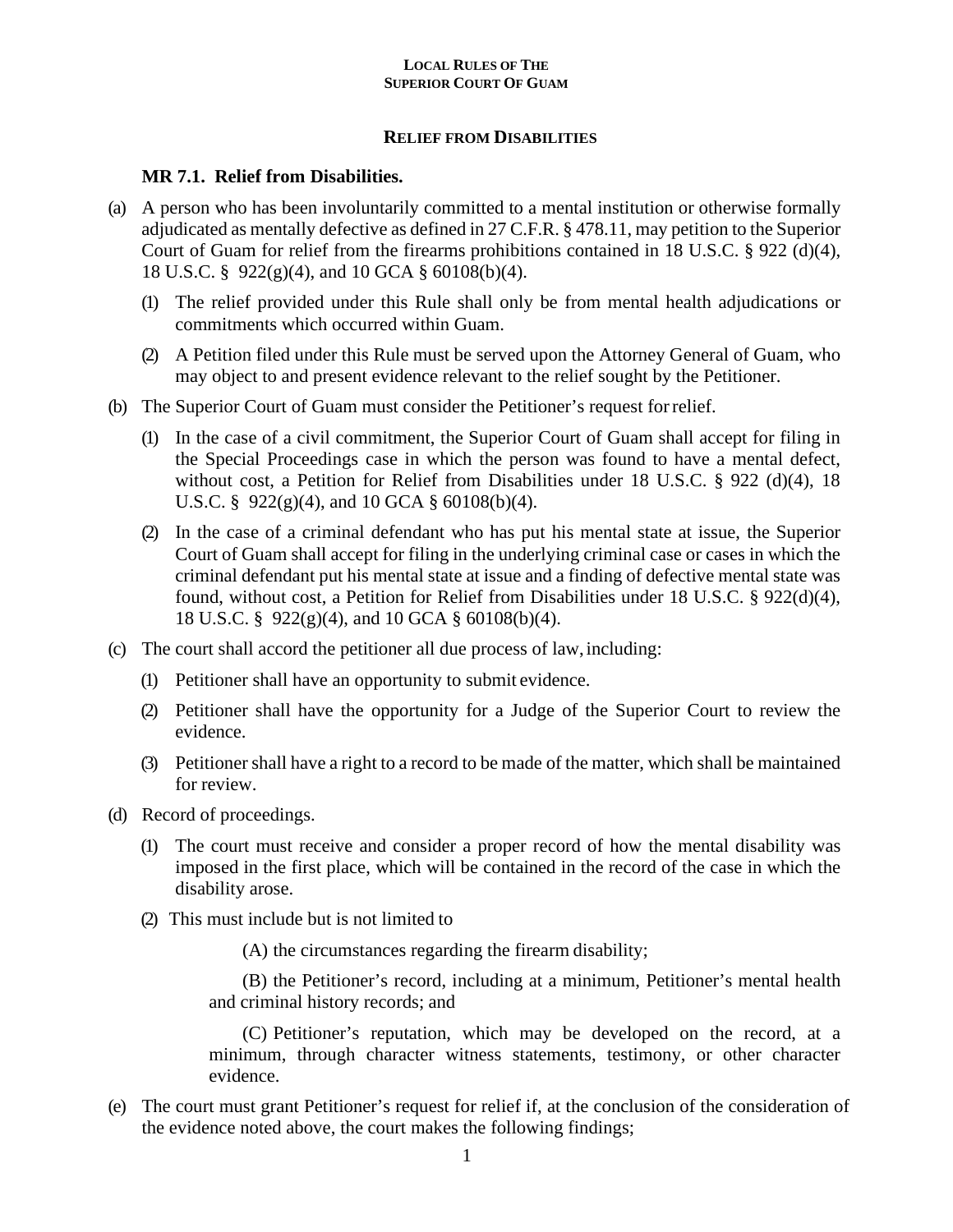- (1) the Petitioner will not be likely to act in a manner dangerous to public safety, and
- (2) granting relief from disability will not be contrary to public interest.
- (f) If the court denies relief, the Petitioner may not petition again for relief under this Rule until one (1) year after the date of the judgment.
- (g) The Petitioner is entitled to *de novo* appellate review of a denied Petition in the Supreme Court of Guam.
	- (1) the Supreme Court of Guam may but is not required to give deference to the decision of the Superior Court in denying the Petition.
	- (2) The Supreme Court of Guam has the discretion to receive additional evidence necessary to conduct an adequate review.
- (h) After a judgment granting restoration of rights under this Section has become final and the time period for appeal has passed without an appeal being filed, the Clerk of Court of the Superior Court shall, as soon as is practicable, but in no case later than ten (10) business days after the time period for appeal has passed without an appeal being filed, forward a copy of the judgment to the Marshal of the Court. The Marshal of the Court shall within fifteen (15) business days after receipt of the judgment revise the Petitioner's record in any information database that the Judiciary of Guam makes available to the National Instant Criminal Background Check System and shall notify the United States Attorney General for the purpose of reporting to the National Instant Criminal Background Check System that the basis for the disabilities imposed by 18 U.S.C. §  $922(d)(4)$  and  $(g)(4)$  no longer applies.

**SOURCE:** New Rule MR7.1 adopted pursuant to Promulgation Order No. 06-006-19 (April 14, 2022).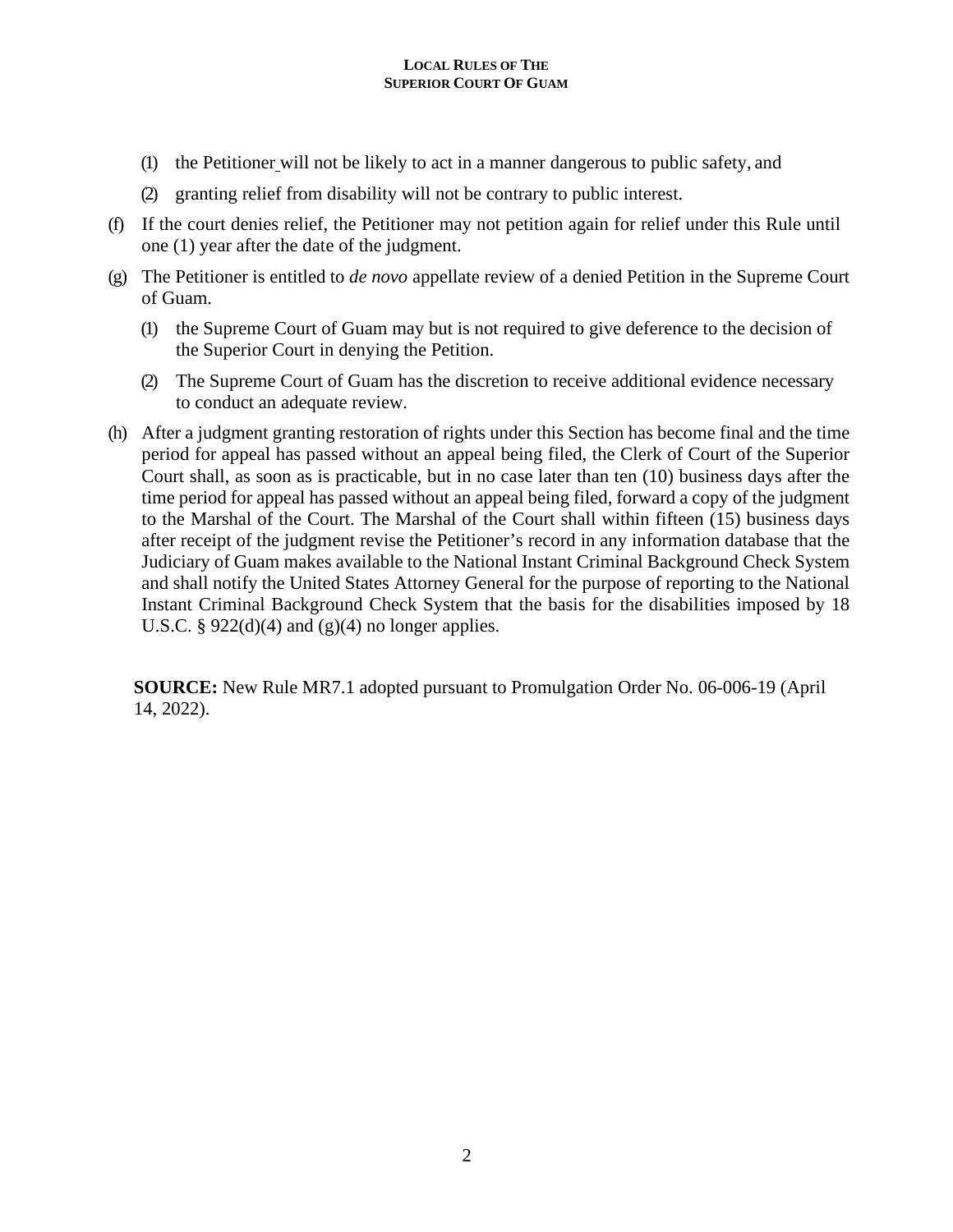# **IN THE SUPREME COURT OF GUAM**

#### **RE: AMENDMENTS TO MISCELLANEOUS RULE 1.1.5 OF THE LOCAL RULES OF THE SUPERIOR COURT OF GUAM (INDIGENT DEFENSE RULE)**  ) ) ) ) ) ) )

Supreme Court Case No. PRM06-006

**PROMULGATION ORDER NO. 06-006-20**

Filed

Supreme Court of Guam, Clerk of Court

The Supreme Court created the Private Attorney Panel on January 18, 2007, through Promulgation Order No. 07-001. The current compensation schedule for the Private Attorney Panel was created as Miscellaneous Rule 1.1.5 of the Local Rules of the Superior Court of Guam when those rules were enacted by Promulgation Order No. 06-006-01 on May 3, 2007. On October 2, 2007, the Supreme Court issued Promulgation Order No. 06-006-03, amending Miscellaneous Rule 1.1.5 to clarify compensation in juvenile delinquency cases and to provide for compensation in juvenile special proceedings cases and for attorneys appointed for guardian ad litem services. On July 16, 2008, the Supreme Court issued Promulgation Order No. 06-006-06, making further amendments to Miscellaneous Rule 1.1, including raising the maximum compensation for felony cases in which the defendant faces life in prison.

Recognizing that the compensation schedule provided by Miscellaneous Rule 1.1 had not been amended in over ten years, the Administrative Office of the Courts, in collaboration with the Judiciary's Financial Management Division, prepared draft amendments to Miscellaneous Rule 1.1. The proposed amendments raise the hourly rates and maximums for appointed attorneys, and include additional changes to address issues which have been raised by both the Financial Management Division and the Administrative Office of the Courts in processing payments under

Page 1 of 2

**E-Received** 

4/14/2022 1:09:20 PM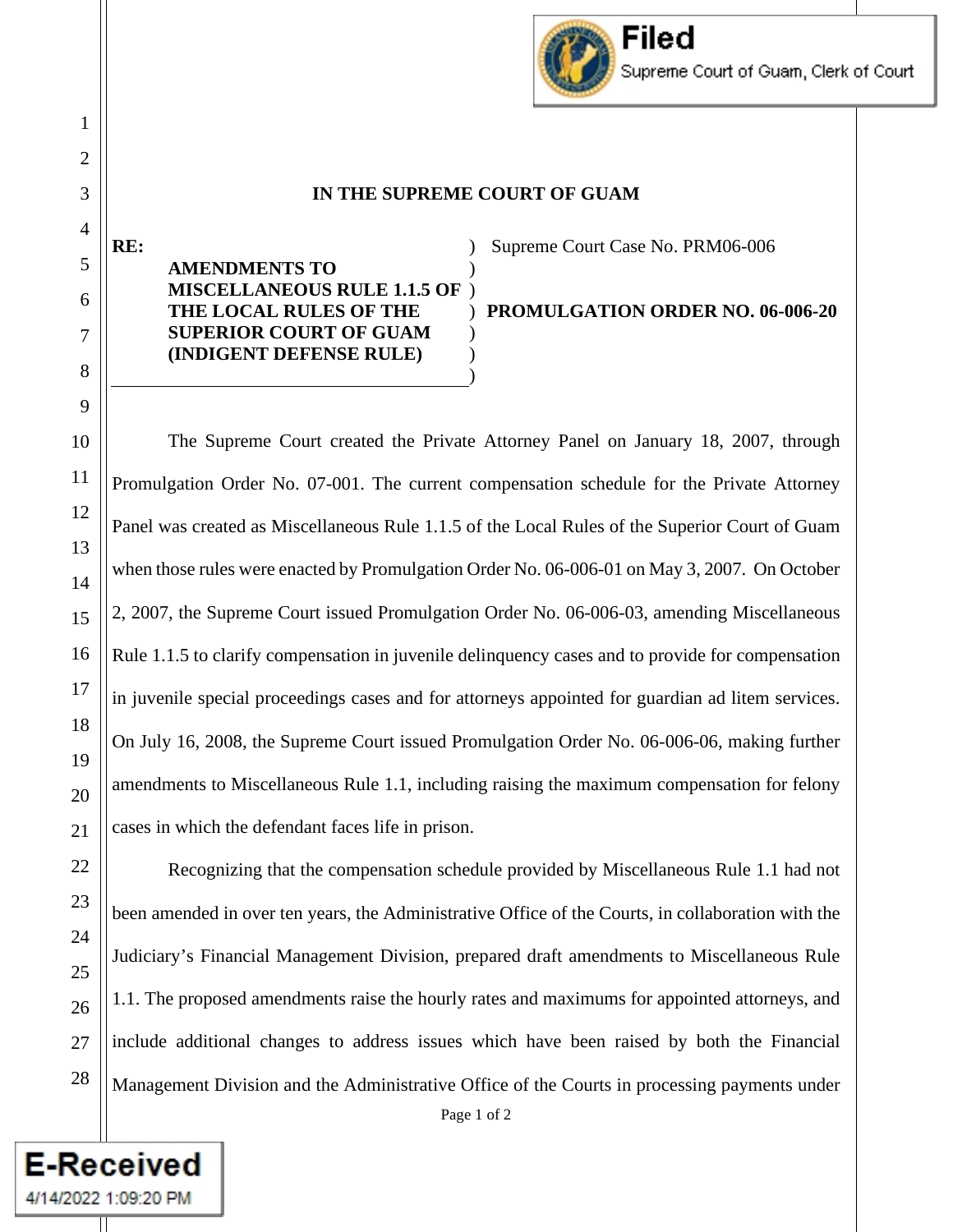the current version of the rule. On December 9, 2021, the Chief Justice convened a meeting with the Private Attorney Panel Standing Committee to discuss the proposed changes to Miscellaneous Rule 1.1.5. On February 9, 2022, the proposed amendments were sent to the Guam Bar Association for comment.

In continuing its tradition of reevaluating the compensation schedules for court-appointed attorneys to ensure that attorneys are fairly compensated considering increasing costs of living, the court takes this opportunity to adjust the pay schedule for court-appointed attorneys.

**NOW THEREFORE,** pursuant to this court's Organic Act authority to "make and promulgate rules governing the administration of the judiciary and the practice and procedure in the courts of the judicial branch of Guam," 48 U.S.C. 5 1424-1(a)(6), the Supreme Court amends Miscellaneous Rule 1.1. The amended rule is attached as Attachment 1 and shall be effective as of May 1, 2022. For cases that are currently pending as of May 1, 2022, the new hourly rates will be effective for all hours done on or after May 1, 2022, and maximum compensation amounts will be adjusted as follows: if more than fifty percent of the work on a matter was done before May 1, 2022 then the former cap shall apply and if more than fifty percent of the work on a matter was done after May 1, 2022 then the new cap shall apply.

**SO ORDERED** this 14th day of April, 2022.

 **/s/ /s/ ROBERT J. TORRES KATHERINE A. MARAMAN Associate Justice Associate Associate Associate** 

| $\sqrt{s}$                  |  |
|-----------------------------|--|
| <b>F. PHILIP CARBULLIDO</b> |  |
| <b>Chief Justice</b>        |  |

Page 2 of 2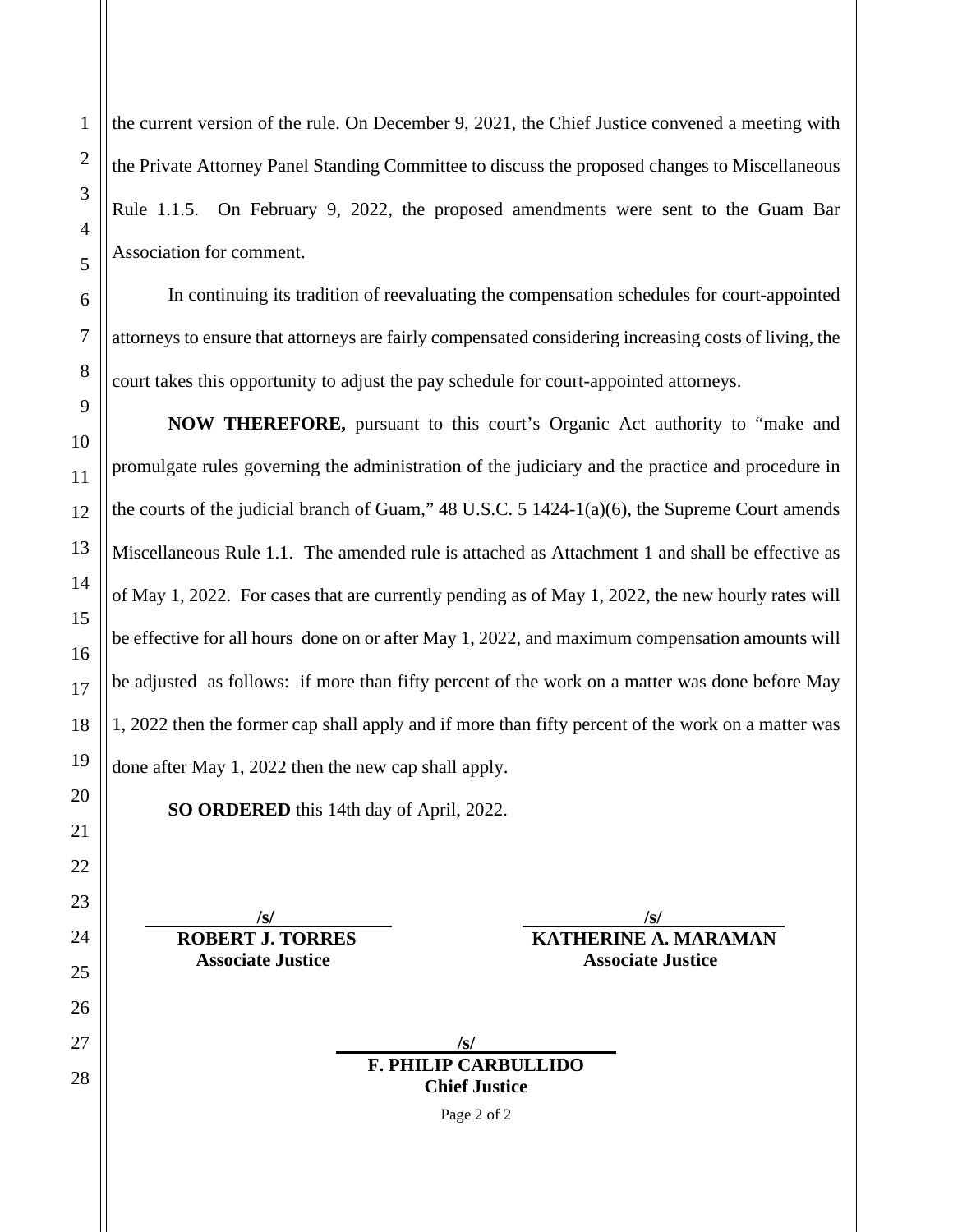## **MR 1.1.5. COMPENSATION**.

(a) Unless otherwise provided for, the hourly rate for legal services by counsel appointed under these Rules shall be \$100.00 per hour for legal services rendered in and out of the courtroom, subject to the following maximums:

(1) Not more than \$25,000.00 shall be paid in cases where the defendant faces life imprisonment (without the imposition of an Extended Term under 9 GCA § 80.32).

(2) Not more than \$20,000.00 for First Degree Felonies other than those compensated under category (1).

(3) Not more than \$10,000.00 for Second Degree Felonies.

(4) Not more than \$7,500.00 for Third Degree Felonies.

(5) Not more than \$3,500.00 shall be paid for misdemeanors.

- (6) Not more than \$3,150.00 shall be paid for habeas corpus proceedings.
- (7) Not more than \$3,150.00 shall be paid for juvenile delinquency cases.

(8) Not more than \$7,500.00 for attorneys appointed in juvenile special proceedings cases or appointed to provide guardian ad litem services.

(9) Not more than \$10,000.00 shall be paid for each level of appeal in a particular case.

For First Degree Felonies in which the court appoints more than one attorney, not more than \$30,000.00 total will be paid, to be divided among the attorneys. For any other case in which the court appoints more than one attorney, the cap and hourly rates will remain the same, to be divided among the attorneys.

In the event an attorney is appointed in separate cases that are fully or partially consolidated, the attorney may not submit duplicative billings in multiple cases for the same hours worked. Instead, the attorney should divide the hours worked by the number of cases in which the hours will be claimed, and apply the appropriate fraction in the billings for each case.

Counsel appointed under these rules may apply to the Administrator of the Courts to exceed these maximums and/or contest whether the appropriate maximum has been identified for a specific case. Counsel must demonstrate extraordinary circumstances and good cause to justify an exception to the maximums. Approval of any amount in excess of the limits herein shall be approved by the Administrator of the Courts. The Superior Court Judge presiding over the case may provide input in this regard. In determining whether the circumstances of a particular case are extraordinary, the Administrator of the Courts shall consider the following non-exhaustive list of factors:

- i. Multiple defendants
- ii. Joint or separate trials with co-defendants
- iii. Multiple incidents (including multiple victims in separate incidents)
- iv. Mistrials and re-trial(s)
- v. Substitution of trial counsel; additional trial proceedings or phases (e.g., grand jury, competency phase, sanity phase)
- vi. Multiple special circumstances
- vii. Prior convictions or unadjudicated conduct admitted at penalty phase
- viii. Prosecution's use of informants
- ix. Extensive litigation of the admissibility of evidence
- x. Forensic testing, analysis, and evidence (e.g., DNA, hair, fingerprint, blood, ballistics) introduced at trial or necessary for habeas investigation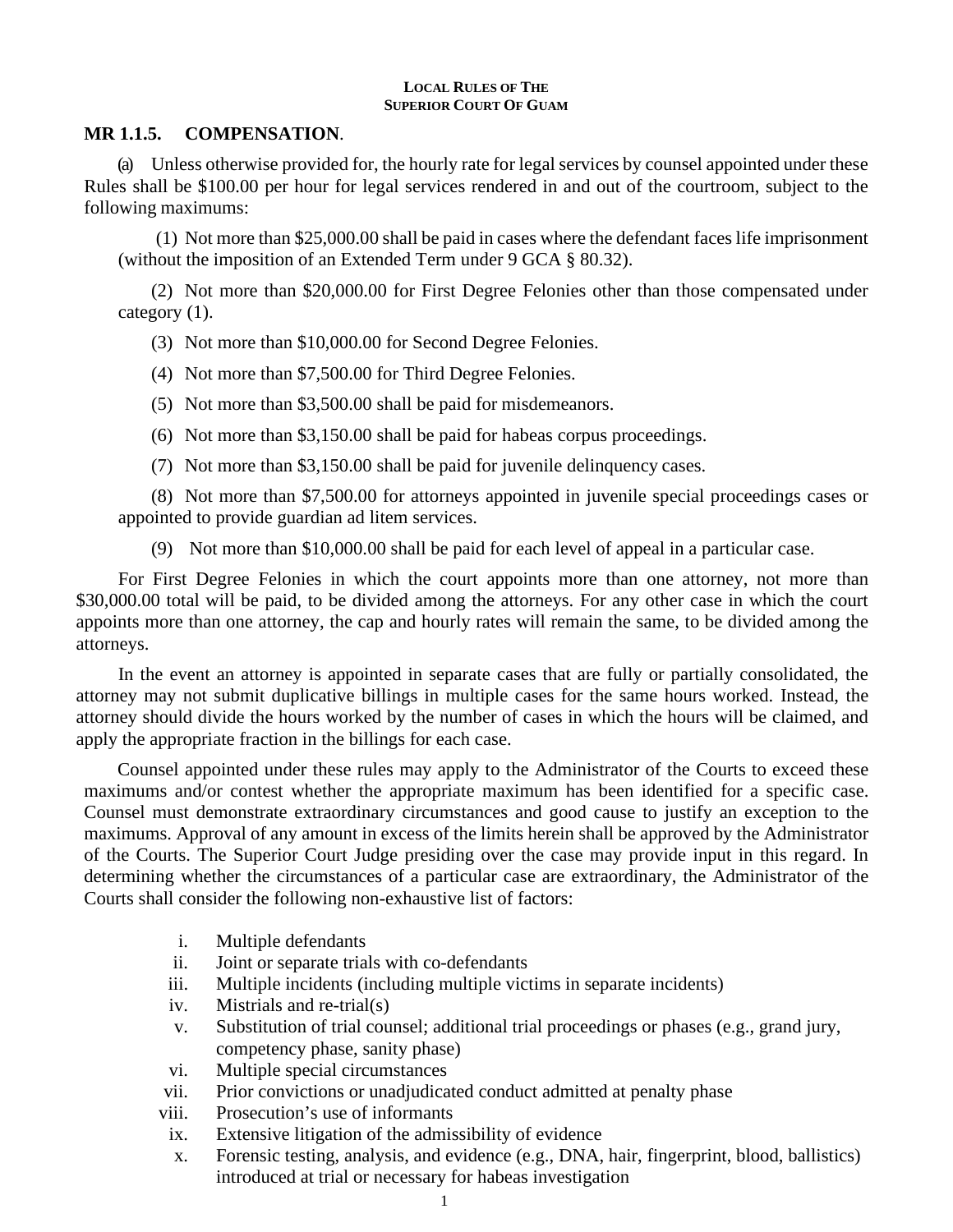- xi. Mentally ill or mentally impaired defendants
- xii. Non-English-speaking defendant or witnesses
- xiii. Minimal guilt and/or penalty phase investigation done for trial
- xiv. Investigation requirements in multiple locations, requiring travel
- xv. Extended elapsed time since offenses/trial
- xvi. Necessity of expert witnesses
- xvii. Necessity of using some fees to cover investigative and incidental expenses
- xviii. Length of record
- xix. Number of trial witnesses

No single factor is dispositive, and the Administrator of the Courts shall weigh all factors in determining whether the representation in any particular case is extraordinary.

(b) Application for payment by appointed counsel shall be submitted on the appropriate voucher form to the Clerks of the Superior Court and Supreme Court, whichever is applicable. Appointed counsel shall submit vouchers on a monthly basis. The Clerks for each court shall not approve payments unless vouchers are submitted as herein provided. The Administrator of the Courts shall have sixty (60) days to act on the submitted voucher. Failure to act within the sixty-day time period shall be deemed an approval of the submitted voucher.

- (c) Court Interpreter Compensation.
	- (1) REGISTERED BLOCK PAY Non-Trial Hearings:

(A) \$60.00 per HALF DAY BLOCK - Morning Block 9:00 a.m. – 12:00 p.m.; Afternoon Block 1:30 p.m. to 5:00 p.m. Compensation for a Half Day Block will be paid in full even if the interpreter only works for a fraction of a Half Day Block.

(B) \$90.00 per FULL DAY BLOCK - Morning Block plus same day Afternoon Block. Compensation for a Full Day Block will be paid in full so long as the interpreter works for any fraction of both the Morning Block and Afternoon Block of a given day.

(C) \$16.00 per hour after 5:00 p.m., compensated at ¼ fractions of the hour.

(2) REGISTERED BLOCK PAY – Trial

(A) \$80.00 per HALF DAY BLOCK - Morning Block 9:00 a.m. – 12:00 p.m.; Afternoon Block 1:30 p.m. to 5:00 p.m. Compensation for a Half Day Block will be paid in full even if the interpreter only works for a fraction of a Half Day Block.

(B) \$110.00 per FULL DAY BLOCK - Morning Block plus same day Afternoon Block. Compensation for a Full Day Block will be paid in full so long as the interpreter works for any fraction of both the Morning Block and Afternoon Block of a given day.

(C) \$20.00 per hour after 5:00 p.m., compensated at ¼ fractions of the hour.

(3) REGISTERED NON-BLOCK PAY – Non-Courtroom Matters (office appointments/visits to the Department of Corrections)

(A) \$28.00 per hour, compensated at ¼ fractions of the hour.

(4) UNREGISTERED NON-BLOCK PAY - All matters.

(A) \$16.00 per Hour, not to exceed \$60.00 per day, including after 5:00 p.m. Unregistered interpreters may be compensated for waiting time in addition to actual interpreting time. Calculations should be made to the nearest ¼ fraction of the hour.

(5) APPEARANCE FEE. The following compensation shall apply to a courtroom hearing, or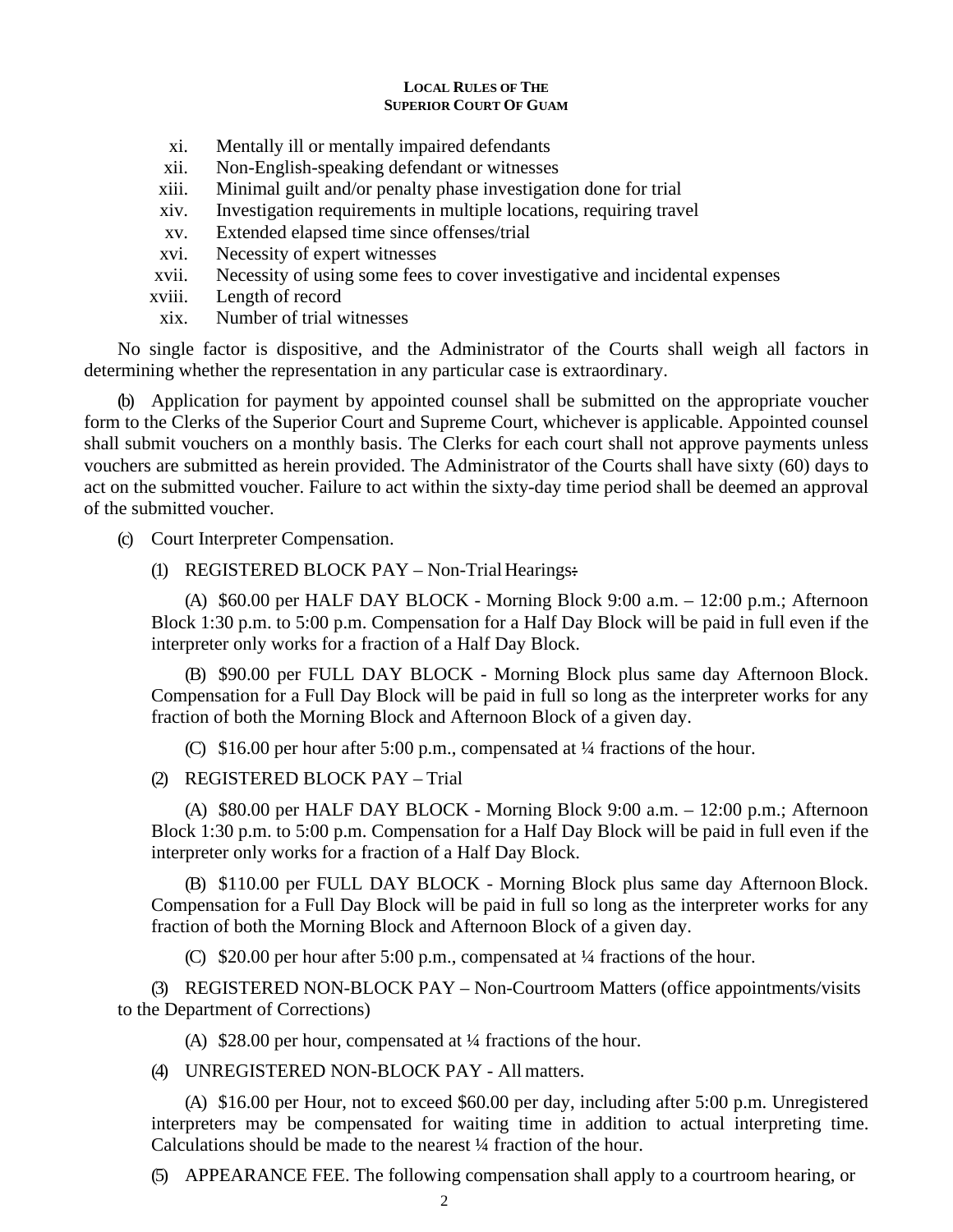non-courtroom matter/appointment that is cancelled due to no fault of the interpreter, and the interpreter appeared in conformity with his/her scheduled assignment.

- (A) Courtroom Appearance Fee \$30.00
- (B) Appointment Appearance Fee \$12.00

**SOURCE:** Added by Sup. Ct. of Guam Prom. Order No. PRM02-009 (Nov. 19, 2002). Rule 13.5(A) and (C) repealed and reenacted by PRM04-003 (Feb. 27, 2004). Rule  $13.5(A)$  and (C) amended by PRM05-004. MR  $1.1.5(a)(5)$  added by Promulgation Order No. 06-006-03 (Oct. 2, 2007). MR 1.1.5(a)(1) amended by PRM06-006-06 (July 16, 2008). MR 1.1.5(a)(4) amended by PRM06-006-07 (July 28, 2009). MR 1.1.5(d) adopted pursuant to PRM13-001-01 (Mar. 6, 2013), amended by PRM13-001-03 (July 1, 2013).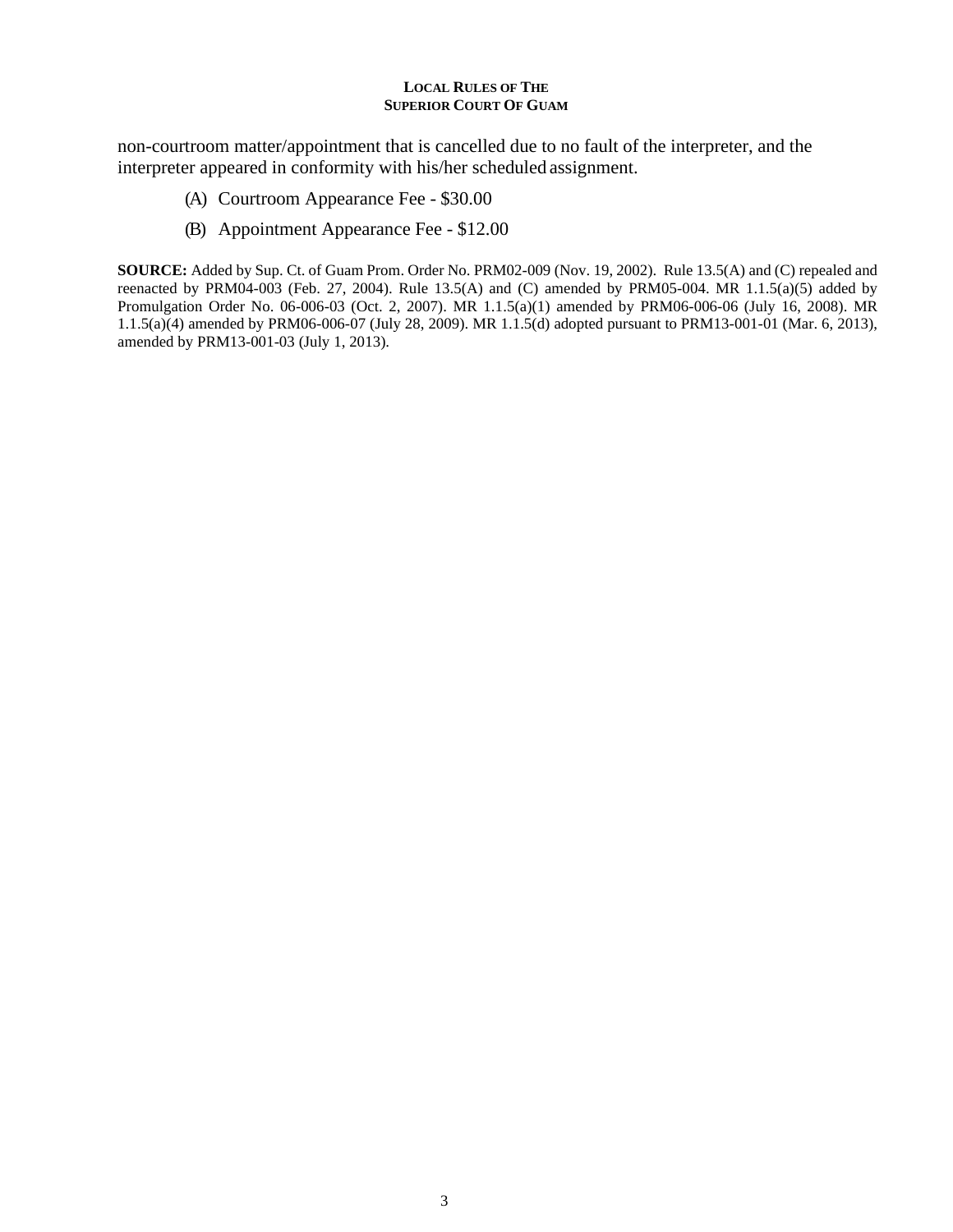

## **IN THE SUPREME COURT OF GUAM**

| AMENDMENTS TO MISCELLANEOUS)          |
|---------------------------------------|
| <b>RULE 6.1 OF THE LOCAL RULES OF</b> |
| <b>SUPERIOR COURT OF GUAM ON</b>      |
| <b>RECORDS RETENTION</b>              |
|                                       |

Supreme Court Case No. PRM06-006

**RULE 6.1 OF THE LOCAL RULES OF** ) **PROMULGATION ORDER NO. SUPERIOR COURT OF GUAM ON** ) **PRM06-006-21**

On May 31, 2007, the Supreme Court of Guam through Promulgation Order 06-006-02 promulgated and adopted Miscellaneous Rule 6.1 of the Local Rules of the Superior Court on Records Retention. The Rule on Records Retention previously existed in an appendix to Title 7 GCA of the Guam Rules of Civil Procedure as Rule 93.

The Subcommittee held several meetings over the last year to review and revise the existing retention schedule for court records. The Subcommittee was chaired by a judicial officer and members included the Deputy Administrator of the Courts, Clerks of Court for the Supreme and Superior Court, Compiler of Laws, Court Archivist, and Court Programs Administrator. The proposed amendments include a retention schedule for both Superior Court and Supreme Court records and allows for the preservation and retention of records in a digitized format, especially as technology advances. The proposed amendments are also consistent with Title 7 GCA § 7120 on the disposition of court records.

4/14/2022 1:22:25 PM

1

2

3

4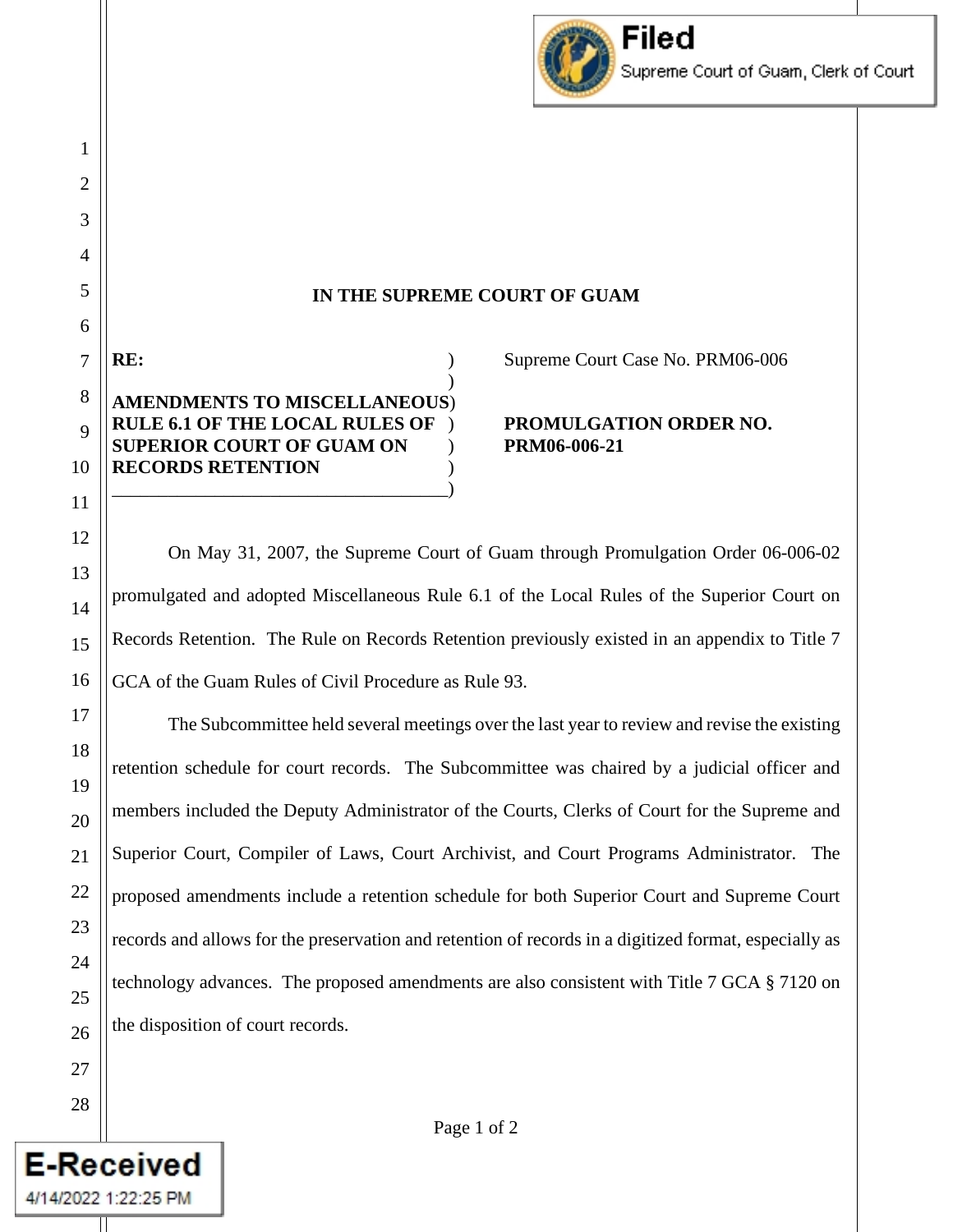Page 2 of 2 Notice and an opportunity for comment were given to the Guam Bar Association members on January 24, 2022. The proposed amendments were presented for adoption at a duly noticed promulgation hearing on April 7, 2022, and the court took the matter under advisement. **NOW THEREFORE**, pursuant to the Organic Act authority to "make and promulgate rules governing the administration of the judiciary and the practice and procedure in the courts of the judicial branch of Guam," 48 U.S.C. § 1424-1(a)(6), the Supreme Court amends Miscellaneous Rule 6.1 of the Local Rules of the Superior Court on Records Retention. The amended Rule is attached as Attachment 1 and shall be effective as of this date. **SO ORDERED** this 14th day of April, 2022. **\_\_\_\_\_\_\_\_\_\_\_\_\_\_/s/\_\_\_\_\_\_\_\_\_\_\_\_\_\_\_ \_\_\_\_\_\_\_\_\_\_\_\_\_\_/s/\_\_\_\_\_\_\_\_\_\_\_\_\_\_\_ ROBERT J. TORRES KATHERINE A. MARAMAN Associate Justice Associate Justice**  $\frac{1}{s}$ **F. PHILIP CARBULLIDO Chief Justice**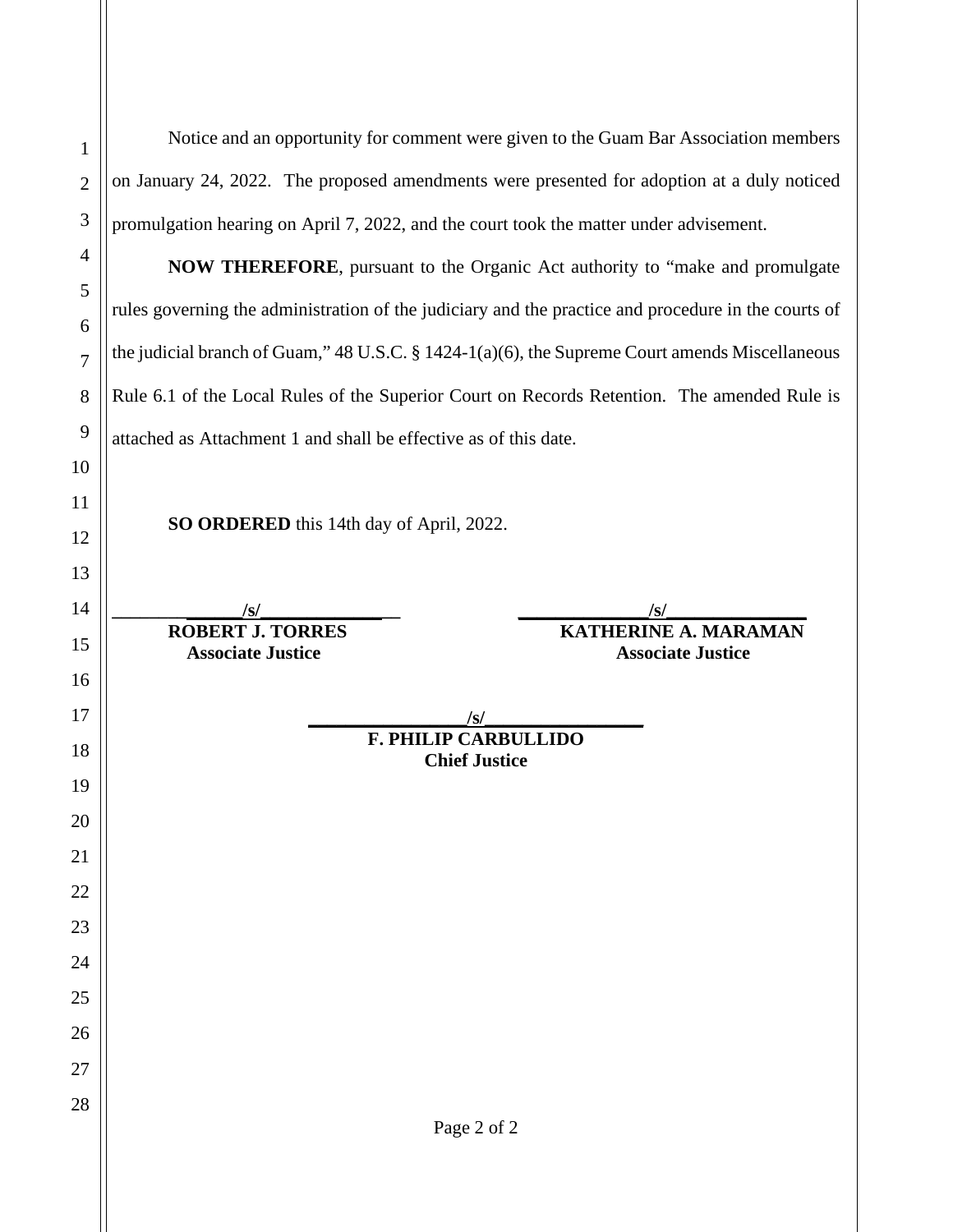# **Attachment 1**

# **Local Rules of the Superior Court of Guam, Miscellaneous Rule 6.1**

## **MR 6.1. Records Retention.**

(a) Supreme Court of Guam. Title 7 GCA § 7120 and Miscellaneous Rule 6.1 of the Local Rules of Court govern the retention periods and disposition of court records. The record retention and disposition periods provided in this section are effective April 14, 2022, and apply to all court records in existence. Case records may be preserved on paper, microfilm, or as electronic documents. The paper records, microfilm or electronic documents are the official record of the court. The Clerk may certify a copy of the paper case records, a printed copy of microfilm or a printed electronic copy of an electronic document as a true and correct copy of the document in the record of the court.

| <b>Case Type</b>       | <b>Retention Period</b><br>(Original copy destroyed after<br>expiration of period and/or | <b>Disposition</b>                                                                                                                    |
|------------------------|------------------------------------------------------------------------------------------|---------------------------------------------------------------------------------------------------------------------------------------|
|                        | microfilming/conversion to<br>electronic document)                                       |                                                                                                                                       |
| Appellate<br>Procedure | 6 months after case is closed.                                                           | Microfilm or convert to electronic document;<br>retain microfilm or electronic indefinitely<br>unless otherwise ordered by the court. |
| Attorney<br>Discipline | 6 months after case is closed.                                                           | Microfilm or convert to electronic document;<br>retain microfilm or electronic indefinitely<br>unless otherwise ordered by the court. |
| Certified<br>Question  | 6 months after case is closed.                                                           | Microfilm or convert to electronic document;<br>retain microfilm or electronic indefinitely<br>unless otherwise ordered by the court. |
| Civil Case             | 6 months after case is closed.                                                           | Microfilm or convert to electronic document;<br>retain microfilm or electronic indefinitely<br>unless otherwise ordered by the court. |
| <b>Criminal Case</b>   | 6 months after case is closed.                                                           | Microfilm or convert to electronic document;<br>retain microfilm or electronic indefinitely<br>unless otherwise ordered by the court. |
| Pro Hac Vice           | 6 months after case is closed.                                                           | Microfilm or convert to electronic document;<br>retain microfilm or electronic indefinitely<br>unless otherwise ordered by the court. |
| Promulgation<br>Order  | At least 6 months after order is<br>entered.                                             | Microfilm or convert to electronic document;<br>retain microfilm or electronic indefinitely<br>unless otherwise ordered by the court. |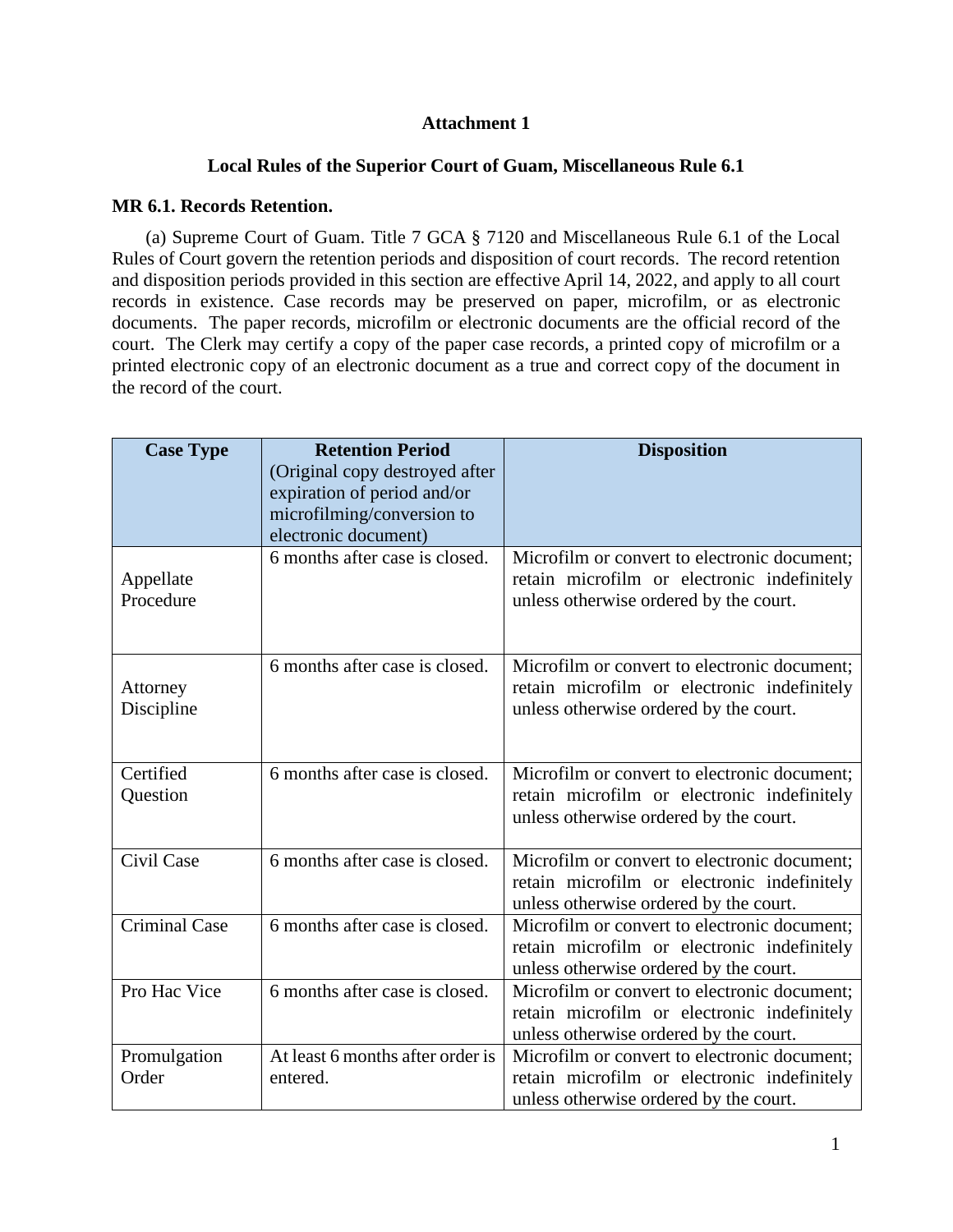| Writ of Habeas<br>Corpus | 6 months after case is closed.                            | Microfilm or convert to electronic document;<br>retain microfilm or electronic indefinitely<br>unless otherwise ordered by the court. |
|--------------------------|-----------------------------------------------------------|---------------------------------------------------------------------------------------------------------------------------------------|
| Writ of<br>Mandamus      | 6 months after case is closed.                            | Microfilm or convert to electronic document;<br>retain microfilm or electronic indefinitely<br>unless otherwise ordered by the court. |
| Writ of<br>Prohibition   | 6 months after case is closed.                            | Microfilm or convert to electronic document;<br>retain microfilm or electronic indefinitely<br>unless otherwise ordered by the court. |
|                          | Writ of Certiorari $\vert$ 6 months after case is closed. | Microfilm or convert to electronic document;<br>retain microfilm or electronic indefinitely<br>unless otherwise ordered by the court. |

(b) Superior Court of Guam. Title 7 GCA § 7120 and Miscellaneous Rule 6.1 of the Local Rules of Court govern the retention periods and disposition of court records. The record retention and disposition periods provided in this section are effective April 14, 2022, and apply to all court records in existence. Case records may be preserved on paper, microfilm, or as electronic documents. The paper records, microfilm or electronic documents are the official record of the court. The Clerk may certify a copy of the paper case records, a printed copy of microfilm or a printed electronic copy of an electronic document as a true and correct copy of the document in the record of the court.

(1) For Records Prior to 2011.

| <b>Record Title</b>                | <b>Retention Period</b><br>(Original copy destroyed after)<br>expiration of period and/or<br>microfilming/conversion to<br>electronic document) | <b>Disposition</b>                                                                                                                                        |
|------------------------------------|-------------------------------------------------------------------------------------------------------------------------------------------------|-----------------------------------------------------------------------------------------------------------------------------------------------------------|
| <b>Case Files</b><br>A.<br>(Paper) |                                                                                                                                                 |                                                                                                                                                           |
| Adoption (AT)                      | 5 years                                                                                                                                         | Microfilm or convert to electronic document;<br>retain microfilm or electronic document<br>indefinitely unless otherwise ordered by the<br>court          |
| Child Support<br>(CS)              | 3 years                                                                                                                                         | Convert complaint, final order or judgment<br>to electronic document; retain electronic<br>document indefinitely unless otherwise<br>ordered by the court |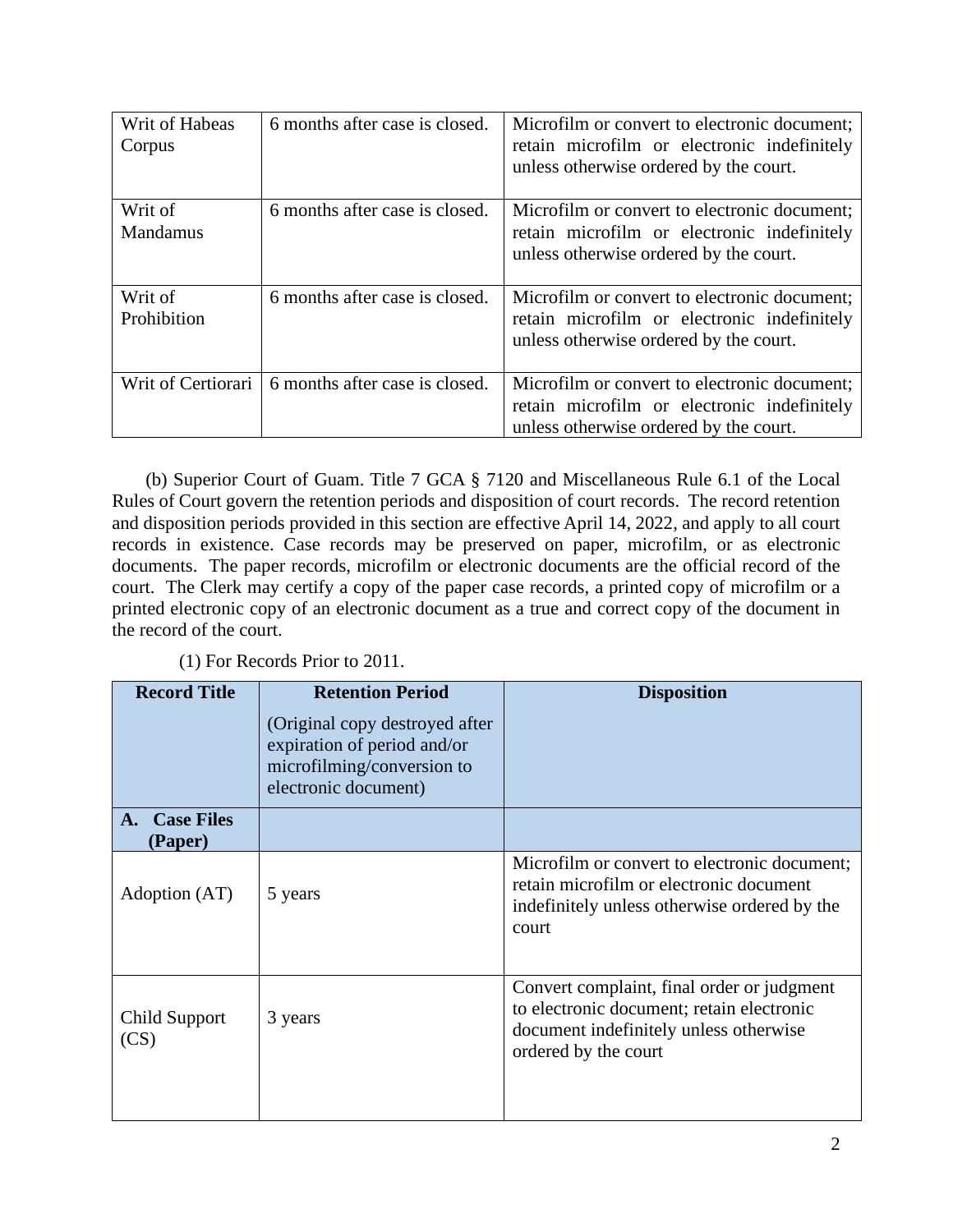| Civil (CV)                      | 5 years | Convert complaint, final order, or judgment<br>to electronic document; retain electronic<br>document indefinitely unless otherwise<br>ordered by the court                                                          |
|---------------------------------|---------|---------------------------------------------------------------------------------------------------------------------------------------------------------------------------------------------------------------------|
| Criminal Felony<br>(CF)         | 7 years | Convert complaint, indictment, information,<br>plea agreement, final order, and judgment to<br>electronic document; retain electronic<br>document indefinitely unless otherwise<br>ordered by the court             |
| Criminal<br>Misdemeanor<br>(CM) | 7 years | Convert complaint, information, plea<br>agreement, final order, and judgment to<br>electronic document; retain electronic<br>document indefinitely unless otherwise<br>ordered by the court                         |
| Domestic (DM)                   |         |                                                                                                                                                                                                                     |
| 1. Divorce                      | 5 years | Convert complaint, settlement agreement,<br>interlocutory judgment, and final decree, or<br>final order to electronic document; retain<br>electronic document indefinitely unless<br>otherwise ordered by the court |
| 2. All Others                   | 5 years | Convert complaint, judgment, or final order<br>to electronic document; retain electronic<br>document indefinitely unless otherwise<br>ordered by the court                                                          |
| Foreign Order<br>(FO)           | 5 years | Convert complaint, foreign judgment, and<br>final order; retain electronic document<br>indefinitely unless otherwise ordered by the<br>court                                                                        |
| Juvenile<br>Delinquency<br>(JD) | 5 years | Destroy pursuant to 19 GCA § 5124                                                                                                                                                                                   |
| Juvenile<br>Proceedings (JP)    | 5 years | Convert to electronic document; retain<br>electronic document indefinitely unless<br>otherwise ordered by the court;                                                                                                |
|                                 |         | Destroy pursuant to 19 GCA § 5124                                                                                                                                                                                   |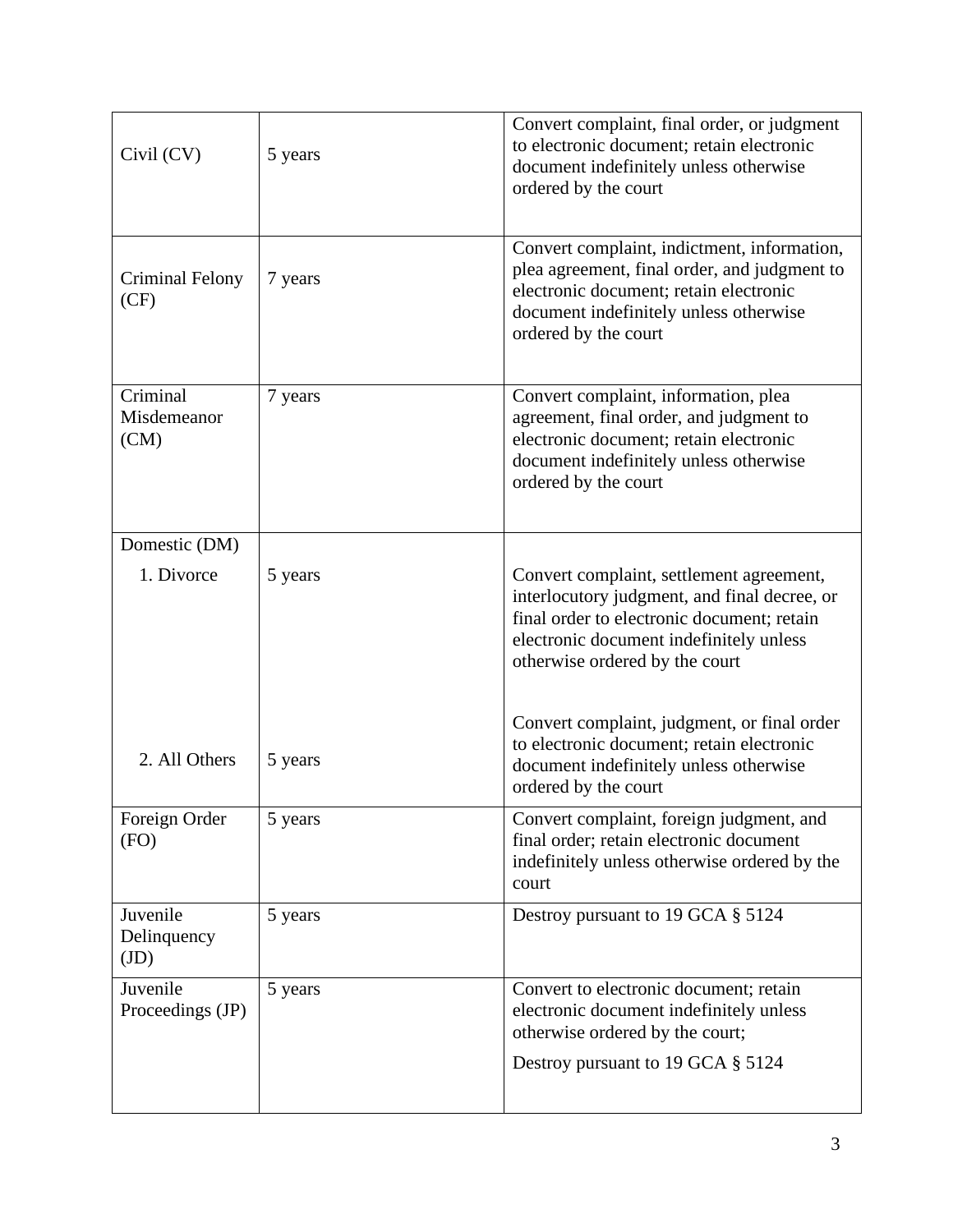| Land<br>Registration<br>(LR)      | 7 years                                                                                                                                        | Convert to microfilm or electronic<br>document; retain microfilm or electronic<br>document indefinitely unless otherwise<br>ordered by the court           |
|-----------------------------------|------------------------------------------------------------------------------------------------------------------------------------------------|------------------------------------------------------------------------------------------------------------------------------------------------------------|
| Probate (PR)                      | 7 years                                                                                                                                        | Convert to microfilm or electronic<br>document; retain microfilm or electronic<br>document indefinitely unless otherwise<br>ordered by the court           |
| Special<br>Proceedings (SP)       | 5 years                                                                                                                                        | Convert petition, final order, and judgment to<br>electronic document; retain electronic<br>document indefinitely unless otherwise<br>ordered by the court |
| Protective Order<br>(PO)          | 3 years                                                                                                                                        | Convert to electronic document; retain<br>electronic document indefinitely unless<br>otherwise ordered by the court                                        |
| <b>Restitution (RS)</b>           | 1 year                                                                                                                                         | Convert collection order and final order to<br>electronic document; retain electronic<br>document indefinitely unless otherwise<br>ordered by the court    |
| <b>Small Claims</b><br>(SD)       | 2 years                                                                                                                                        | Destroy                                                                                                                                                    |
| Traffic                           | 2 years                                                                                                                                        | Destroy                                                                                                                                                    |
| Marriages (SPM)                   | 1 year                                                                                                                                         | Destroy                                                                                                                                                    |
| <b>B.</b> Other<br><b>Records</b> | <b>Retention Period</b><br>(Original copy destroyed after<br>expiration of period and/or<br>microfilming/conversion to<br>electronic document) | <b>Disposition</b>                                                                                                                                         |
| Original Wills                    | Permanent                                                                                                                                      | Permanent                                                                                                                                                  |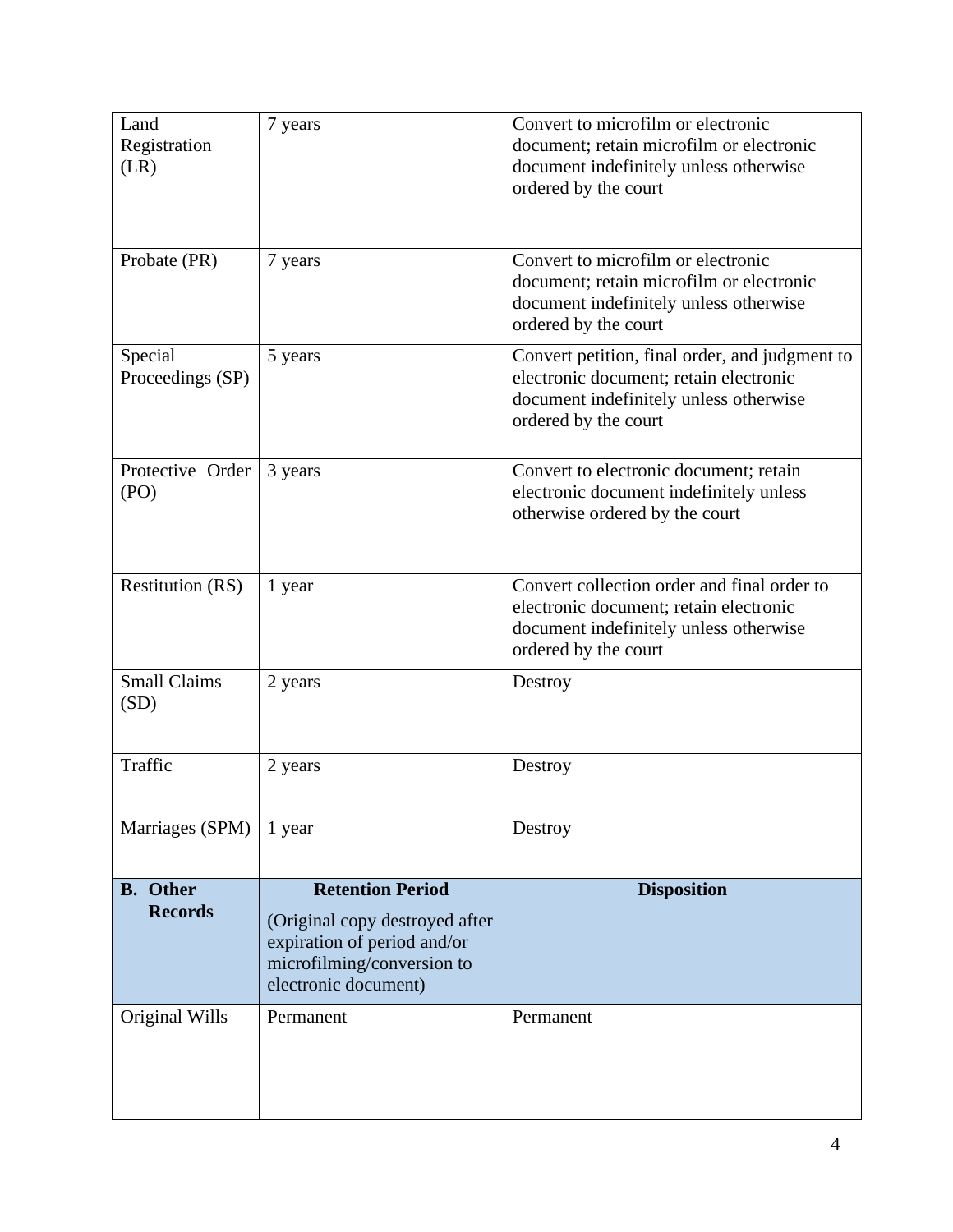| Exhibits                                                                         | Return to party submitting<br>after time for appeal has<br>passed | Return to party submitting after time for<br>appeal has passed                                                      |
|----------------------------------------------------------------------------------|-------------------------------------------------------------------|---------------------------------------------------------------------------------------------------------------------|
| <b>Jury Records</b>                                                              |                                                                   |                                                                                                                     |
| 1. Juror Lists                                                                   | 4 years after the master jury<br>wheel is emptied                 | Destroy                                                                                                             |
| 2. Grand Jury<br><b>Voting Sheets</b>                                            | 3 years                                                           | Destroy                                                                                                             |
| 3. Trial<br>Questionnaires                                                       | 3 years                                                           | Destroy                                                                                                             |
| Court<br>Recordings<br>1. Cassette<br><b>Tapes</b><br>2. DVD Audio<br>recordings | 10 years                                                          | Destroy                                                                                                             |
| <b>Search Warrants</b>                                                           | 5 years                                                           | Destroy                                                                                                             |
| <b>Docket Sheets</b>                                                             | 2 years                                                           | Convert to electronic document; retain<br>electronic document indefinitely unless<br>otherwise ordered by the court |
| Cardex File                                                                      | 2 years                                                           | Convert to electronic document; retain<br>electronic document indefinitely unless<br>otherwise ordered by the court |

(2) For Records from 2011 to Present.

| <b>Record Title</b>      | <b>Retention Period</b><br>(Original copy destroyed after<br>expiration of period and/or<br>microfilming/conversion to<br>electronic document) | <b>Disposition</b>                                                                                                  |
|--------------------------|------------------------------------------------------------------------------------------------------------------------------------------------|---------------------------------------------------------------------------------------------------------------------|
| A. Case Files<br>(Paper) |                                                                                                                                                |                                                                                                                     |
| Adoption (AT)            | 5 years                                                                                                                                        | Convert to electronic document; retain<br>electronic document indefinitely unless<br>otherwise ordered by the court |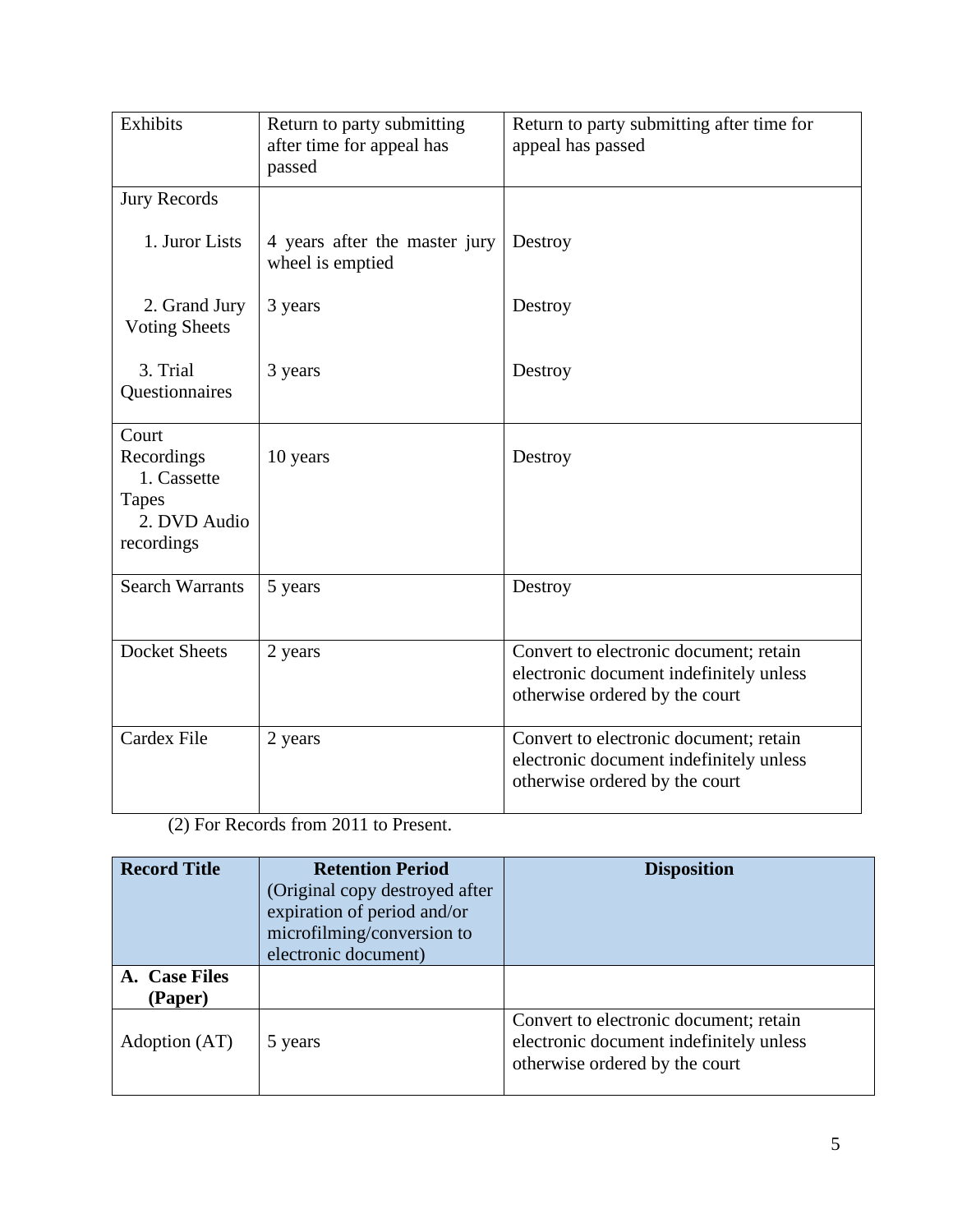| Child Support (CS)              | 3 years | Convert to electronic document; retain<br>electronic document indefinitely unless<br>otherwise ordered by the court |
|---------------------------------|---------|---------------------------------------------------------------------------------------------------------------------|
| Civil (CV)                      | 5 years | Convert to electronic document; retain<br>electronic document indefinitely unless<br>otherwise ordered by the court |
| <b>Criminal Felony</b><br>(CF)  | 7 years | Convert to electronic document; retain<br>electronic document indefinitely unless<br>otherwise ordered by the court |
| Criminal<br>Misdemeanor<br>(CM) | 7 years | Convert to electronic document; retain<br>electronic document indefinitely unless<br>otherwise ordered by the court |
| Domestic (DM)                   | 5 years | Convert to electronic document; retain<br>electronic document indefinitely unless<br>otherwise ordered by the court |
| Foreign Order<br>(FO)           | 5 years | Convert to electronic document; retain<br>electronic document indefinitely unless<br>otherwise ordered by the court |
| Juvenile<br>Delinquency (JD)    | 5 years | Convert to electronic document; retain<br>electronic document indefinitely unless<br>otherwise ordered by the court |
| Juvenile<br>Proceedings (JP)    | 5 years | Convert to electronic document; retain<br>electronic document indefinitely unless<br>otherwise ordered by the court |
| Land Registration<br>(LR)       | 7 years | Convert to electronic document; retain<br>electronic document indefinitely unless<br>otherwise ordered by the court |
| Probate (PR)                    | 7 years | Convert to electronic document; retain<br>electronic document indefinitely unless<br>otherwise ordered by the court |
| Special<br>Proceedings (SP)     | 5 years | Convert to electronic document; retain<br>electronic document indefinitely unless<br>otherwise ordered by the court |
| Protective Orders<br>(PO)       | 5 years | Convert to electronic document; retain<br>electronic document indefinitely unless<br>otherwise ordered by the court |